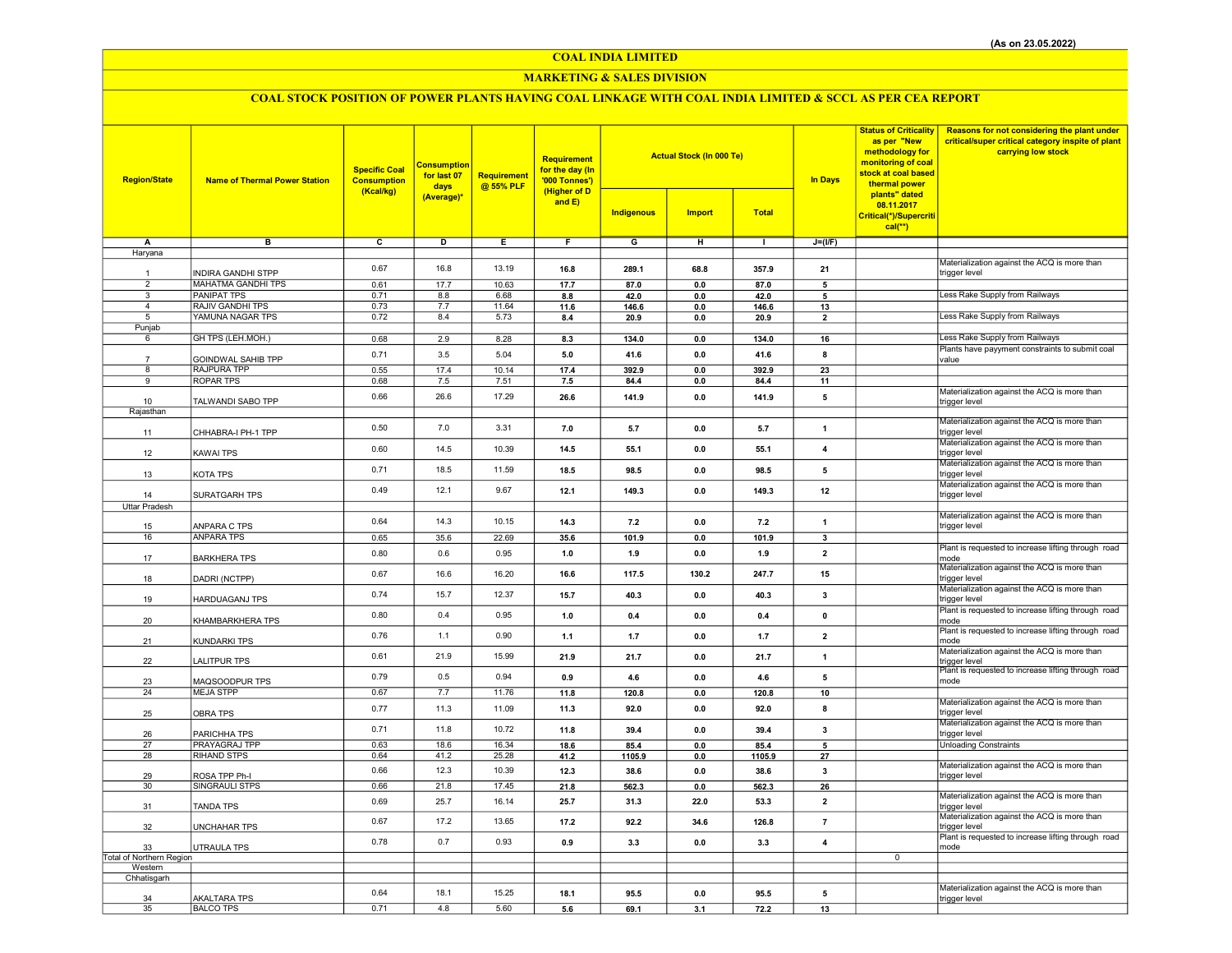## COAL INDIA LIMITED

# MARKETING & SALES DIVISION

# COAL STOCK POSITION OF POWER PLANTS HAVING COAL LINKAGE WITH COAL INDIA LIMITED & SCCL AS PER CEA REPORT

| <b>Region/State</b>  | <b>Name of Thermal Power Station</b>         | <b>Specific Coal</b><br><b>Consumption</b><br>(Kcal/kg) | <b>Consumption</b><br>for last 07<br>days<br>(Average)* | <b>Requirement</b><br>@ 55% PLF | <b>Requirement</b><br>for the day (In<br>'000 Tonnes')<br>(Higher of D<br>and E) | <b>Actual Stock (In 000 Te)</b><br><b>Total</b><br><b>Indigenous</b><br><b>Import</b> |                |                | <b>In Days</b>          | <b>Status of Criticality</b><br>as per "New<br>methodology for<br>monitoring of coal<br>stock at coal based<br>thermal power<br>plants" dated<br>08.11.2017<br>Critical(*)/Supercriti<br>$cal(**)$ | Reasons for not considering the plant under<br>critical/super critical category inspite of plant<br>carrying low stock |
|----------------------|----------------------------------------------|---------------------------------------------------------|---------------------------------------------------------|---------------------------------|----------------------------------------------------------------------------------|---------------------------------------------------------------------------------------|----------------|----------------|-------------------------|----------------------------------------------------------------------------------------------------------------------------------------------------------------------------------------------------|------------------------------------------------------------------------------------------------------------------------|
| Α                    | в                                            | $\overline{c}$                                          | $\overline{D}$                                          | E                               | F                                                                                | G                                                                                     | н              | $\mathbf{I}$   | $J=(I/F)$               |                                                                                                                                                                                                    |                                                                                                                        |
|                      |                                              | 0.71                                                    | 3.0                                                     | 2.81                            | 3.0                                                                              | 28.1                                                                                  | 0.0            | 28.1           | 9                       |                                                                                                                                                                                                    | Materialization against the ACQ is more than                                                                           |
| 36<br>37             | <b>BANDAKHAR TPP</b><br><b>BARADARHA TPS</b> | 0.77                                                    | 18.6                                                    | 12.25                           | 18.6                                                                             | 150.3                                                                                 | 0.0            | 150.3          | 8                       |                                                                                                                                                                                                    | trigger level                                                                                                          |
| 38                   | <b>BHILAI TPS</b>                            | 0.76                                                    | 8.0                                                     | 5.01                            | 8.0                                                                              | 96.5                                                                                  | 0.0            | 96.5           | 12                      |                                                                                                                                                                                                    |                                                                                                                        |
|                      |                                              |                                                         |                                                         |                                 |                                                                                  |                                                                                       |                |                |                         |                                                                                                                                                                                                    | Materialization against the ACQ is more than                                                                           |
| 39                   | <b>BINJKOTE TPP</b>                          | 0.75                                                    | 0.0                                                     | 5.95                            | 6.0                                                                              | 25.1                                                                                  | 0.0            | 25.1           | 4                       |                                                                                                                                                                                                    | trigger level                                                                                                          |
| 40                   | <b>DSPM TPS</b>                              | 0.69                                                    | 6.6                                                     | 4.56                            | 6.6                                                                              | 27.5                                                                                  | 0.0            | 27.5           | $\overline{\mathbf{A}}$ |                                                                                                                                                                                                    |                                                                                                                        |
| 41                   | <b>KORBA STPS</b>                            | 0.67                                                    | 41.7                                                    | 22.94                           | 41.7                                                                             | 409.8                                                                                 | 0.0            | 409.8          | 10                      |                                                                                                                                                                                                    |                                                                                                                        |
| 42<br>43             | KORBA-WEST TPS<br><b>LARA TPP</b>            | 0.78<br>0.66                                            | 16.5<br>21.6                                            | 13.79<br>13.92                  | 16.5<br>21.6                                                                     | 214.6<br>253.5                                                                        | 0.0<br>0.0     | 214.6<br>253.5 | 13<br>12                |                                                                                                                                                                                                    |                                                                                                                        |
|                      |                                              |                                                         |                                                         |                                 |                                                                                  |                                                                                       |                |                |                         |                                                                                                                                                                                                    | Materialization against the ACQ is more than                                                                           |
| 44                   | NAWAPARA TPP                                 | 0.79                                                    | 4.2                                                     | 6.28                            | 6.3                                                                              | 20.3                                                                                  | 0.0            | 20.3           | 3                       |                                                                                                                                                                                                    | trigger level                                                                                                          |
|                      |                                              | 0.65                                                    | 6.4                                                     | 5.18                            | 6.4                                                                              | 48.0                                                                                  | 0.0            | 48.0           | $\overline{7}$          |                                                                                                                                                                                                    | Supply restricted considering high stock at their                                                                      |
| 45                   | PATHADI TPP                                  | 0.68                                                    |                                                         |                                 |                                                                                  |                                                                                       |                |                |                         |                                                                                                                                                                                                    | end                                                                                                                    |
| 46                   | SIPAT STPS                                   |                                                         | 35.0                                                    | 26.62                           | 35.0                                                                             | 421.0                                                                                 | 0.0            | 421.0          | 12                      |                                                                                                                                                                                                    | Materialization against the ACQ is more than                                                                           |
| 47                   | TAMNAR TPP                                   | 0.84                                                    | 28.3                                                    | 26.52                           | 28.3                                                                             | 117.4                                                                                 | 0.0            | 117.4          | $\overline{4}$          |                                                                                                                                                                                                    | trigger level                                                                                                          |
|                      |                                              | 0.75                                                    | 16.8                                                    | 14.22                           | 16.8                                                                             | 48.7                                                                                  | 0.0            | 48.7           | 3                       |                                                                                                                                                                                                    | Materialization against the ACQ is more than                                                                           |
| 48                   | UCHPINDA TPP                                 |                                                         |                                                         |                                 |                                                                                  |                                                                                       |                |                |                         |                                                                                                                                                                                                    | trigger level                                                                                                          |
| Gujarat              |                                              |                                                         |                                                         |                                 |                                                                                  |                                                                                       |                |                |                         |                                                                                                                                                                                                    | Materialization against the ACQ is more than                                                                           |
| 49                   | <b>GANDHI NAGAR TPS</b>                      | 0.69                                                    | 9.1                                                     | 5.71                            | 9.1                                                                              | 24.3                                                                                  | 0.0            | 24.3           | $\overline{\mathbf{3}}$ |                                                                                                                                                                                                    | trigger level                                                                                                          |
| 50                   | SABARMATI (D-F STATIONS)                     | 0.57                                                    | 4.2                                                     | 2.74                            | 4.2                                                                              | 13.6                                                                                  | 67.6           | 81.2           | #REF!                   |                                                                                                                                                                                                    |                                                                                                                        |
|                      |                                              |                                                         |                                                         |                                 |                                                                                  |                                                                                       |                |                |                         |                                                                                                                                                                                                    | Materialization against the ACQ is more than                                                                           |
| 51                   | UKAI TPS                                     | 0.67                                                    | 11.2                                                    | 9.85                            | 11.2                                                                             | 25.3                                                                                  | 0.0            | 25.3           | $\overline{2}$          |                                                                                                                                                                                                    | trigger level                                                                                                          |
|                      |                                              | 0.67                                                    | 24.1                                                    | 20.22                           | 24.1                                                                             | 177.6                                                                                 | 0.0            | 177.6          | $\overline{7}$          |                                                                                                                                                                                                    | Materialization against the ACQ is more than                                                                           |
| 52<br>Madhya Pradesh | <b>WANAKBORI TPS</b>                         |                                                         |                                                         |                                 |                                                                                  |                                                                                       |                |                |                         |                                                                                                                                                                                                    | trigger level                                                                                                          |
| 53                   | <b>AMARKANTAK EXT TPS</b>                    | 0.65                                                    | 2.9                                                     | 1.80                            | 2.9                                                                              | 48.7                                                                                  | 0.0            | 48.7           | 17                      |                                                                                                                                                                                                    |                                                                                                                        |
| 54                   | <b>ANUPPUR TPP</b>                           | 0.65                                                    | 14.4                                                    | 10.31                           | 14.4                                                                             | 67.2                                                                                  | 0.0            | 67.2           | 5                       |                                                                                                                                                                                                    |                                                                                                                        |
|                      |                                              | 0.74                                                    | 6.2                                                     | 4.88                            | 6.2                                                                              | 33.5                                                                                  | 0.0            | 33.5           | 5                       |                                                                                                                                                                                                    | Materialization against the ACQ is more than                                                                           |
| 55                   | <b>BINA TPS</b>                              |                                                         |                                                         |                                 |                                                                                  |                                                                                       |                |                |                         |                                                                                                                                                                                                    | trigger level                                                                                                          |
| 56                   | <b>GADARWARA TPP</b>                         | 0.66                                                    | 18.5                                                    | 13.93                           | 18.5                                                                             | 30.4                                                                                  | 94.9           | 125.3          | 7                       |                                                                                                                                                                                                    | Materialization against the ACQ is more than<br>trigger level                                                          |
|                      |                                              |                                                         |                                                         |                                 |                                                                                  |                                                                                       |                |                |                         |                                                                                                                                                                                                    | Materialization against the ACQ is more than                                                                           |
| 57                   | <b>KHARGONE STPP</b>                         | 0.60                                                    | 15.8                                                    | 10.45                           | 15.8                                                                             | 61.6                                                                                  | 83.4           | 145.0          | 9                       |                                                                                                                                                                                                    | trigger level                                                                                                          |
| 58                   | SANJAY GANDHI TPS                            | 0.82                                                    | 13.0                                                    | 14.57                           | 14.6                                                                             | 42.5                                                                                  | 0.0            | 42.5           | 3                       |                                                                                                                                                                                                    | Non payment of dues                                                                                                    |
| 59                   | SATPURA TPS                                  | 0.67                                                    | 5.5                                                     | 11.79                           | 11.8                                                                             | 88.1                                                                                  | 0.0            | 88.1           | $\overline{7}$          |                                                                                                                                                                                                    | Non Payment of Dues                                                                                                    |
| 60                   | <b>SEIONI TPP</b>                            | 0.64                                                    | 8.0                                                     | 5.06                            | 8.0                                                                              | 33.4                                                                                  | 0.0            | 33.4           | 4                       |                                                                                                                                                                                                    | Materialization against the ACQ is more than<br>trigger level                                                          |
| 61                   | SHREE SINGAJI TPP                            | 0.71                                                    | 32.5                                                    | 23.50                           | 32.5                                                                             | 160.1                                                                                 | 0.0            | 160.1          | 5                       |                                                                                                                                                                                                    | Non Payment of Dues                                                                                                    |
| 62                   | VINDHYACHAL STPS                             | 0.69                                                    | 66.4                                                    | 43.60                           | 66.4                                                                             | 1547.0                                                                                | 0.0            | 1547.0         | 23                      |                                                                                                                                                                                                    |                                                                                                                        |
| Maharashtra          |                                              |                                                         |                                                         |                                 |                                                                                  |                                                                                       |                |                |                         |                                                                                                                                                                                                    |                                                                                                                        |
|                      |                                              | 0.62                                                    | 11.2                                                    | 11.07                           | 11.2                                                                             | 38.7                                                                                  | 0.0            | 38.7           | $\overline{\mathbf{3}}$ |                                                                                                                                                                                                    | Materialization against the ACQ is more than                                                                           |
| 63<br>64             | AMRAVATI TPS<br><b>BHUSAWAL TPS</b>          | 0.72                                                    | 19.1                                                    | 11.44                           |                                                                                  | 22.3                                                                                  |                |                |                         |                                                                                                                                                                                                    | trigger level<br>Non payment of dues                                                                                   |
| 65                   | <b>BUTIBORI TPP</b>                          | 0.67                                                    | 0.0                                                     | 5.31                            | 19.1<br>5.3                                                                      | 59.7                                                                                  | $0.0\,$<br>0.0 | 22.3<br>59.7   | $\mathbf{1}$<br>11      |                                                                                                                                                                                                    |                                                                                                                        |
| 66                   | CHANDRAPUR(MAHARASHTRA) STPS                 | 0.78                                                    | 40.4                                                    | 30.17                           | 40.4                                                                             | 277.0                                                                                 | 0.0            | 277.0          | $\overline{7}$          |                                                                                                                                                                                                    | Non payment of dues                                                                                                    |
|                      |                                              | 0.62                                                    | 6.2                                                     | 4.09                            |                                                                                  |                                                                                       |                |                |                         |                                                                                                                                                                                                    | Materialization against the ACQ is more than                                                                           |
| 67                   | DAHANU TPS                                   |                                                         |                                                         |                                 | 6.2                                                                              | 5.0                                                                                   | 0.6            | 5.6            | $\mathbf{1}$            |                                                                                                                                                                                                    | trigger level                                                                                                          |
| 68                   | <b>DHARIWAL TPP</b>                          | 0.67                                                    | 6.9                                                     | 5.34                            | 6.9                                                                              | 57.5                                                                                  | 0.0            | 57.5           | 8                       |                                                                                                                                                                                                    | Materialization against the ACQ is more than                                                                           |
|                      |                                              |                                                         |                                                         |                                 |                                                                                  |                                                                                       |                |                |                         |                                                                                                                                                                                                    | trigger level<br>Materialization against the ACQ is more than                                                          |
| 69                   | <b>GMR WARORA TPS</b>                        | 0.67                                                    | 8.2                                                     | 5.29                            | 8.2                                                                              | 95.0                                                                                  | 0.0            | 95.0           | 12                      |                                                                                                                                                                                                    | trigger level                                                                                                          |
|                      |                                              | 0.89                                                    | 20.3                                                    | 15.72                           | 20.3                                                                             |                                                                                       |                | 108.7          | 5                       |                                                                                                                                                                                                    | Materialization against the ACQ is more than                                                                           |
| 70                   | KHAPARKHEDA TPS                              |                                                         |                                                         |                                 |                                                                                  | 108.7                                                                                 | 0.0            |                |                         |                                                                                                                                                                                                    | trigger level                                                                                                          |
| 71                   | <b>KORADI TPS</b>                            | 0.76                                                    | 28.4                                                    | 22.08                           | 28.4                                                                             | 96.9                                                                                  | 0.0            | 96.9           | 3                       |                                                                                                                                                                                                    | Non payment of dues<br>Materialization against the ACQ is more than                                                    |
| 72                   | MAUDA TPS                                    | 0.70                                                    | 27.5                                                    | 21.29                           | 27.5                                                                             | 102.2                                                                                 | 54.4           | 156.6          | 6                       |                                                                                                                                                                                                    | trigger level                                                                                                          |
| 73                   | <b>NASIK TPS</b>                             | 0.81                                                    | 7.2                                                     | 6.72                            | 7.2                                                                              | 26.2                                                                                  | 0.0            | 26.2           | $\overline{4}$          |                                                                                                                                                                                                    | Non payment of dues                                                                                                    |
| 74                   | <b>PARAS TPS</b>                             | 0.74                                                    | 7.0                                                     | 4.90                            | 7.0                                                                              | 83.3                                                                                  | 0.0            | 83.3           | 12                      |                                                                                                                                                                                                    | Non payment of dues                                                                                                    |
| 75                   | PARLI TPS                                    | 0.67                                                    | 7.1                                                     | 6.65                            | 7.1                                                                              | 120.9                                                                                 | 0.0            | 120.9          | 17                      |                                                                                                                                                                                                    | Non payment of dues                                                                                                    |
|                      |                                              | 0.56                                                    | 11.8                                                    | 9.73                            | 11.8                                                                             | 52.7                                                                                  | 10.8           | 63.5           | 5                       |                                                                                                                                                                                                    | Materialization against the ACQ is more than                                                                           |
| 76                   | SOLAPUR STPS                                 |                                                         |                                                         |                                 |                                                                                  |                                                                                       |                |                |                         |                                                                                                                                                                                                    | trigger level<br>Materialization against the ACQ is more than                                                          |
| 77                   | TIRORA TPS                                   | 0.66                                                    | 37.0                                                    | 28.73                           | 37.0                                                                             | 186.3                                                                                 | 0.0            | 186.3          | 5                       |                                                                                                                                                                                                    | trigger level                                                                                                          |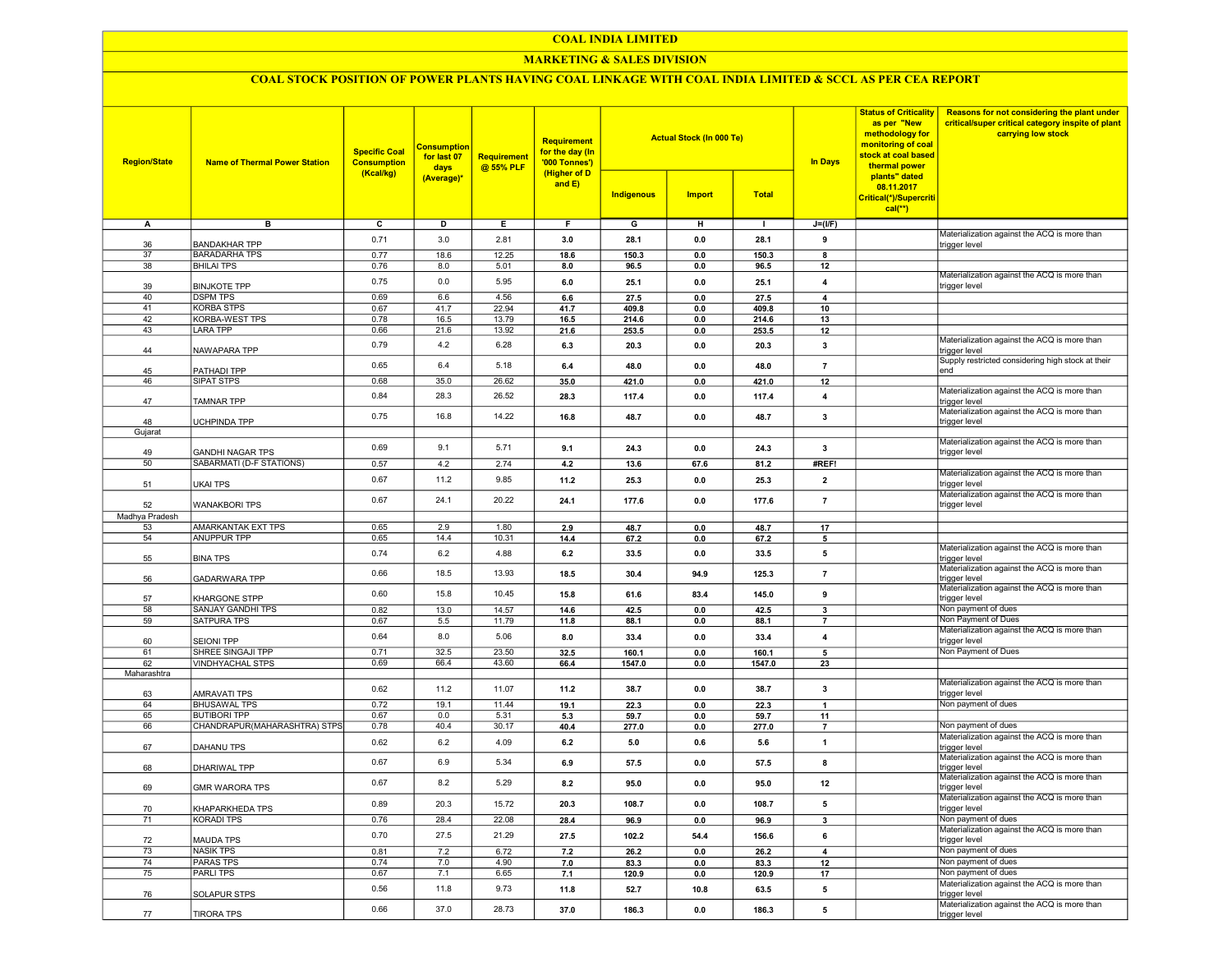#### COAL INDIA LIMITED

## **MARKETING & SALES DIVISION**

# COAL STOCK POSITION OF POWER PLANTS HAVING COAL LINKAGE WITH COAL INDIA LIMITED & SCCL AS PER CEA REPORT

| <b>Region/State</b>      | <b>Name of Thermal Power Station</b> | <b>Specific Coal</b><br><b>Consumption</b><br>(Kcal/kg) | <b>Consumption</b><br>for last 07<br>days | Requirement<br>@ 55% PLF | <b>Requirement</b><br>for the day (In<br>'000 Tonnes')<br>(Higher of D<br>and $E$ ) |            | <b>Actual Stock (In 000 Te)</b> |              | <b>In Days</b>          | <b>Status of Criticality</b><br>as per "New<br>methodology for<br>monitoring of coal<br>stock at coal based<br>thermal power<br>plants" dated<br>08.11.2017<br>Critical(*)/Supercriti<br>$cal$ (**) | Reasons for not considering the plant under<br>critical/super critical category inspite of plant<br>carrying low stock |
|--------------------------|--------------------------------------|---------------------------------------------------------|-------------------------------------------|--------------------------|-------------------------------------------------------------------------------------|------------|---------------------------------|--------------|-------------------------|-----------------------------------------------------------------------------------------------------------------------------------------------------------------------------------------------------|------------------------------------------------------------------------------------------------------------------------|
|                          |                                      |                                                         | (Average)*                                |                          |                                                                                     | Indigenous | <b>Import</b>                   | <b>Total</b> |                         |                                                                                                                                                                                                     |                                                                                                                        |
| A                        | в                                    | $\overline{\mathbf{c}}$                                 | $\overline{D}$                            | Е                        | F                                                                                   | G          | H                               | $\mathbf{I}$ | $J=(VF)$                |                                                                                                                                                                                                     |                                                                                                                        |
| 78                       | <b>WARDHA WARORA TPP</b>             | 0.66                                                    | 5.3                                       | 4.71                     | 5.3                                                                                 | 148.8      | 0.0                             | 148.8        | 28                      |                                                                                                                                                                                                     |                                                                                                                        |
| Total of Western Region  |                                      |                                                         |                                           |                          |                                                                                     |            |                                 |              |                         | $\overline{0}$                                                                                                                                                                                      |                                                                                                                        |
| Southern                 |                                      |                                                         |                                           |                          |                                                                                     |            |                                 |              |                         |                                                                                                                                                                                                     |                                                                                                                        |
| Andhra Pradesh<br>79     | DAMODARAM SANJEEVAIAH TPS            | 0.66                                                    | 12.9                                      | 13.85                    | 13.8                                                                                | 37.6       | 0.0                             | 37.6         | 3                       |                                                                                                                                                                                                     | Materialization against the ACQ is more than<br>trigger level                                                          |
| 80                       | Dr. N.TATA RAO TPS                   | 0.77                                                    | 25.7                                      | 17.90                    | 25.7                                                                                | 117.4      | 0.0                             | 117.4        | 5                       |                                                                                                                                                                                                     | Materialization against the ACQ is more than<br>trigger level                                                          |
| 81                       | PAINAMPURAM TPP                      | 0.59                                                    | 15.0                                      | 10.21                    | 15.0                                                                                | 54.3       | 101.4                           | 155.7        | 10                      |                                                                                                                                                                                                     | Materialization against the ACQ is more than<br>trigger level                                                          |
| 82                       | RAYALASEEMA TPS                      | 0.76                                                    | 20.1                                      | 16.60                    | 20.1                                                                                | 49.5       | 0.0                             | 49.5         | $\mathbf{2}$            |                                                                                                                                                                                                     | Materialization against the ACQ is more than<br>trigger level                                                          |
| 83                       | SIMHADRI                             | 0.78                                                    | 25.0                                      | 20.54                    | 25.0                                                                                | 332.1      | 73.3                            | 405.4        | 16                      |                                                                                                                                                                                                     | Materialization against the ACQ is more than<br>trigger level<br>Materialization against the ACQ is more than          |
| 84                       | <b>SGPL TPP</b>                      | 0.53                                                    | 15.1                                      | 9.26                     | 15.1                                                                                | 1.4        | 160.6                           | 161.9        | 11                      |                                                                                                                                                                                                     | trigger level                                                                                                          |
| 85                       | <b>VIZAG TPP</b>                     | 0.67                                                    | 12.8                                      | 9.20                     | 12.8                                                                                | 44.7       | 0.0                             | 44.7         | $\overline{\mathbf{4}}$ |                                                                                                                                                                                                     | Less Supply of rakes from Railways                                                                                     |
| Karnataka                |                                      | 0.63                                                    | 12.8                                      | 14.23                    | 14.2                                                                                | 146.9      | 0.0                             | 146.9        | 10                      |                                                                                                                                                                                                     | Materialization against the ACQ is more than                                                                           |
| 86                       | <b>BELLARY TPS</b>                   | 0.63                                                    | 19.5                                      | 19.90                    | 19.9                                                                                | 104.9      | 4.0                             | 108.9        | 5                       |                                                                                                                                                                                                     | trigger level<br>Materialization against the ACQ is more than                                                          |
| 87                       | <b>KUDGI STPP</b>                    | 0.66                                                    | 17.6                                      | 14.98                    | 17.6                                                                                | 70.0       | 0.0                             | 70.0         | $\overline{4}$          |                                                                                                                                                                                                     | trigger level<br>Materialization against the ACQ is more than<br>trigger level                                         |
| 88<br>89                 | RAICHUR TPS                          | 0.62                                                    | 10.3                                      | 13.09                    | 13.1                                                                                | 129.3      | 0.0                             | 129.3        | 10                      |                                                                                                                                                                                                     | Materialization against the ACQ is more than                                                                           |
| <b>Tamil Nadu</b>        | YERMARUS TPP                         |                                                         |                                           |                          |                                                                                     |            |                                 |              |                         |                                                                                                                                                                                                     | trigger level                                                                                                          |
| 90                       | <b>METTUR TPS</b>                    | 0.81                                                    | 12.1                                      | 8.98                     | 12.1                                                                                | 138.8      | 0.0                             | 138.8        | 11                      |                                                                                                                                                                                                     | Materialization against the ACQ is more than<br>trigger level<br>Materialization against the ACQ is more than          |
| 91                       | METTUR TPS - II                      | 0.78                                                    | 7.9                                       | 6.16                     | 7.9                                                                                 | 58.3       | 0.0                             | 58.3         | $\overline{\mathbf{r}}$ |                                                                                                                                                                                                     | trigger level<br>Materialization against the ACQ is more than                                                          |
| 92                       | NORTH CHENNAI TPS                    | 0.82                                                    | 26.9                                      | 19.78                    | 26.9                                                                                | 120.0      | 0.0                             | 120.0        | 4                       |                                                                                                                                                                                                     | trigger level<br>Materialization against the ACQ is more than                                                          |
| 93                       | <b>TUTICORIN TPS</b>                 | 0.96                                                    | 8.0                                       | 13.31                    | 13.3                                                                                | 158.7      | 0.0                             | 158.7        | 12                      |                                                                                                                                                                                                     | trigger level<br>Materialization against the ACQ is more than                                                          |
| 94<br>Telangana          | <b>VALLUR TPP</b>                    | 0.72                                                    | 18.3                                      | 14.26                    | 18.3                                                                                | 167.8      | 0.0                             | 167.8        | 9                       |                                                                                                                                                                                                     | trigger level                                                                                                          |
| 95                       | <b>BHADRADRI TPP</b>                 | 0.69                                                    | 7.7                                       | 9.83                     | 9.8                                                                                 | 107.8      | 0.0                             | 107.8        | 11                      |                                                                                                                                                                                                     |                                                                                                                        |
| 96                       | <b>KAKATIYA TPS</b>                  | 0.57                                                    | 13.6                                      | 8.33                     | 13.6                                                                                | 148.6      | 0.0                             | 148.6        | 11                      |                                                                                                                                                                                                     |                                                                                                                        |
| 97                       | <b>KOTHAGUDEM TPS (NEW)</b>          | 0.64                                                    | 14.5                                      | 8.46                     | 14.5                                                                                | 69.0       | 0.0                             | 69.0         | 5                       |                                                                                                                                                                                                     |                                                                                                                        |
| 98                       | KOTHAGUDEM TPS (STAGE-7)             | 0.50                                                    | 9.4                                       | 5.23                     | 9.4                                                                                 | 44.0       | 0.0                             | 44.0         | 5                       |                                                                                                                                                                                                     |                                                                                                                        |
| 99                       | <b>RAMAGUNDEM STPS</b>               | 0.62                                                    | 29.7                                      | 21.33                    | 29.7                                                                                | 161.6      | 4.0                             | 165.6        | 6                       |                                                                                                                                                                                                     |                                                                                                                        |
| 100<br>101               | RAMAGUNDEM-B TPS<br>SINGARENI TPP    | 0.77<br>0.58                                            | 0.7<br>13.1                               | 0.64<br>9.12             | 0.7                                                                                 | 11.6       | 0.0<br>0.0                      | 11.6         | 18<br>$\overline{7}$    |                                                                                                                                                                                                     |                                                                                                                        |
| Total of Southern Region |                                      |                                                         |                                           |                          | 13.1                                                                                | 89.3       |                                 | 89.3         |                         | $\overline{0}$                                                                                                                                                                                      |                                                                                                                        |
| Eastern                  |                                      |                                                         |                                           |                          |                                                                                     |            |                                 |              |                         |                                                                                                                                                                                                     |                                                                                                                        |
| Bihar                    |                                      |                                                         |                                           |                          |                                                                                     |            |                                 |              |                         |                                                                                                                                                                                                     |                                                                                                                        |
| 102                      | <b>BARAUNI TPS</b>                   | 0.63                                                    | 6.0                                       | 5.90                     | 6.0                                                                                 | 61.7       | 0.0                             | 61.7         | 10                      |                                                                                                                                                                                                     |                                                                                                                        |
| 103                      | <b>BARH I</b>                        | 0.67                                                    | 8.6                                       | 5.84                     | 8.6                                                                                 | 65.3       | 0.0                             | 65.3         | 8                       |                                                                                                                                                                                                     |                                                                                                                        |
| 104                      | <b>BARH II</b>                       | 0.67                                                    | 17.2                                      | 11.67                    | 17.2                                                                                | 130.7      | 0.0                             | 130.7        | 8                       |                                                                                                                                                                                                     |                                                                                                                        |
| 105                      | KAHALGAON TPS                        | 0.80                                                    | 28.8                                      | 24.62                    | 28.8                                                                                | 223.0      | 23.0                            | 246.0        | 9                       |                                                                                                                                                                                                     | Materialization against the ACQ is more than<br>trigger level                                                          |
| 106                      | MUZAFFARPUR TPS                      | 0.77                                                    | 5.7                                       | 3.95                     | 5.7                                                                                 | 45.8       | 0.0                             | 45.8         | 8                       |                                                                                                                                                                                                     | Materialization against the ACQ is more than<br>trigger level                                                          |
| 107                      | NABINAGAR STPP                       | 0.58                                                    | 27.8                                      | 15.21                    | 27.8                                                                                | 152.7      | 4.0                             | 156.7        | 6                       |                                                                                                                                                                                                     |                                                                                                                        |
| 108                      | NABINAGAR TPP                        | 0.69                                                    | 14.0                                      | 9.06                     | 14.0                                                                                | 45.8       | 0.0                             | 45.8         | 3                       |                                                                                                                                                                                                     | Materialization against the ACQ is more than<br>trigger level                                                          |
| Jharkhand<br>109         | BOKARO TPS 'A' EXP                   | 0.57                                                    | 3.8                                       | 3.78                     | 3.8                                                                                 | 108.8      | 0.0                             | 108.8        | 28                      |                                                                                                                                                                                                     |                                                                                                                        |
| 110                      | CHANDRAPURA(DVC) TPS                 | 0.61                                                    | 3.7                                       | 4.06                     | 4.1                                                                                 | 160.2      | 17.2                            | 177.3        | 44                      |                                                                                                                                                                                                     |                                                                                                                        |
| 111                      | <b>JOJOBERA TPS</b>                  | 0.69                                                    | 3.9                                       | 2.18                     | 3.9                                                                                 | 43.4       | 0.0                             | 43.4         | 11                      |                                                                                                                                                                                                     |                                                                                                                        |
| 112                      | <b>KODARMA TPP</b>                   | 0.62                                                    | 13.8                                      | 8.23                     | 13.8                                                                                | 76.7       | 12.4                            | 89.1         | 6                       |                                                                                                                                                                                                     |                                                                                                                        |
| 113                      | MAHADEV PRASAD STPP                  | 0.70                                                    | 8.0                                       | 5.01                     | 8.0                                                                                 | 40.7       | 0.0                             | 40.7         | 5                       |                                                                                                                                                                                                     | Materialization against the ACQ is more than<br>trigger level                                                          |
| 114                      | MAITHON RB TPP                       | 0.64                                                    | 12.6                                      | 8.89                     | 12.6                                                                                | 222.1      | 0.0                             | 222.1        | 18                      |                                                                                                                                                                                                     |                                                                                                                        |